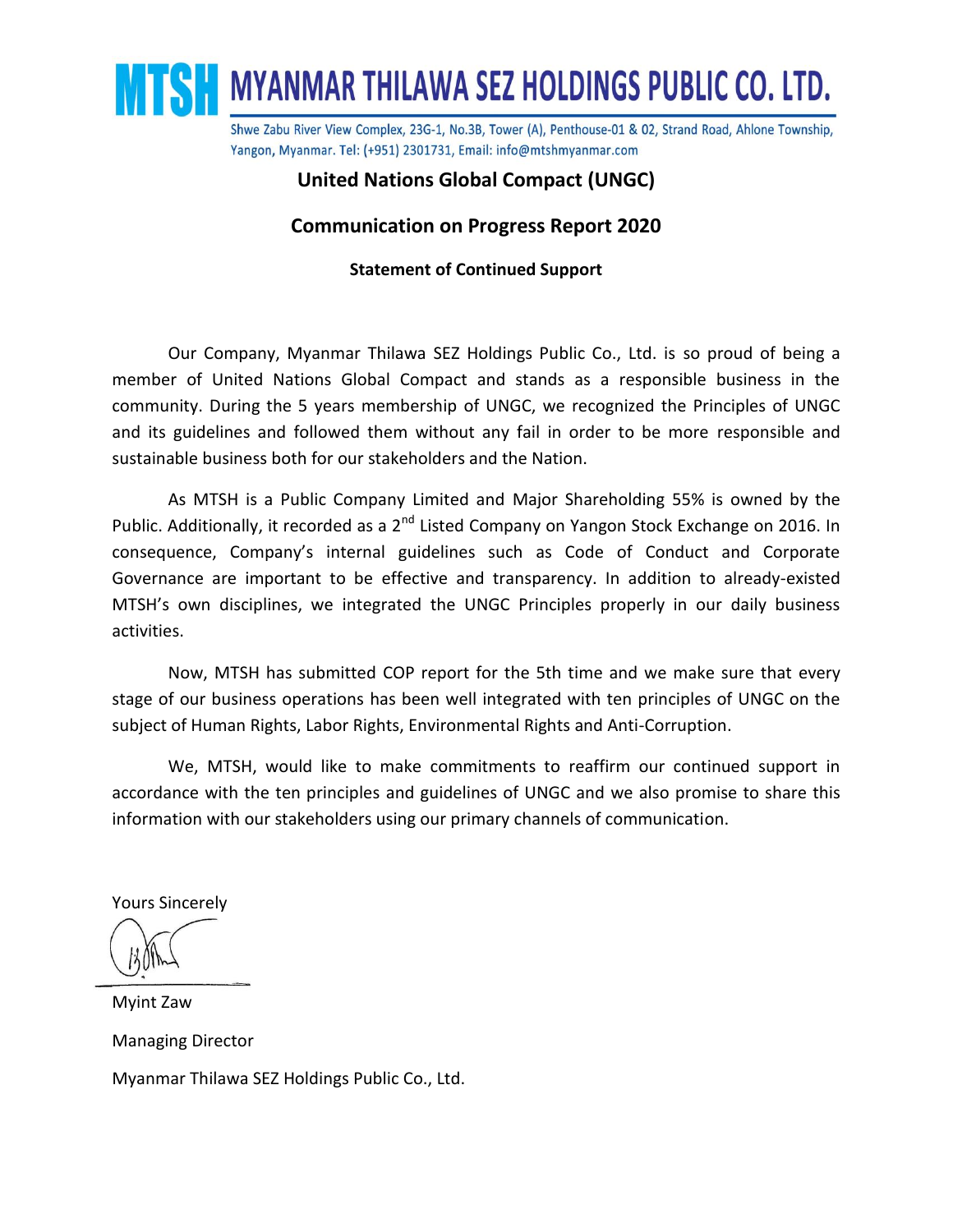

### **Human Rights Principles**

# **Principle 1 - Businesses should support and respect the protection of international proclaimed human rights.**

# **Principle 2 - Make sure Businesses are not complicit in human right abuses.**

MTSH constantly support and respect the protection of International proclaimed human rights. We have updated our policies in line with the UN Guiding Principles on Business and Human Rights, set the goals and implemented our commitments based on the International Bill of Human Rights including Universal Declaration of Human Rights.

We utterly agree to take the responsibilities of applying the fundamental human rights in our business activities and thus, we adopt the UN Guiding Principles Reporting Framework to fulfill our goals and disclose the information transparently about our operations, activities.

We create our working environment to be safe from any kind of human right mistreatments such as discrimination and harassment based on gender, religion, color and ethnicity. All staff is worth having fairness in their working level and they feel secure in the workplace. Each staff is well educated and trained to obey the internal policies and show mutual respect for each other in daily communication. For those practices, MTSH has its own employee hand book and applied polices and SOP with the aim of building a better community for our human beings/ staff. Accordingly, MTSH has no tolerance for any inappropriate manners that will be hazardous conditions for our working community. Next, we can surely affirm that there is no forced labor and child labor in our main business and related activities. Just in case of somebody feel that human right abuses are occurring and they are being discriminated in the workplace, there is an easy access for everyone to high level of management for seeking the justice according to Whistle Blowing Policy. The Senior Management conducts the suitable investigation and they determine to punish human right abuses without any bias. MTSH commit to promoting working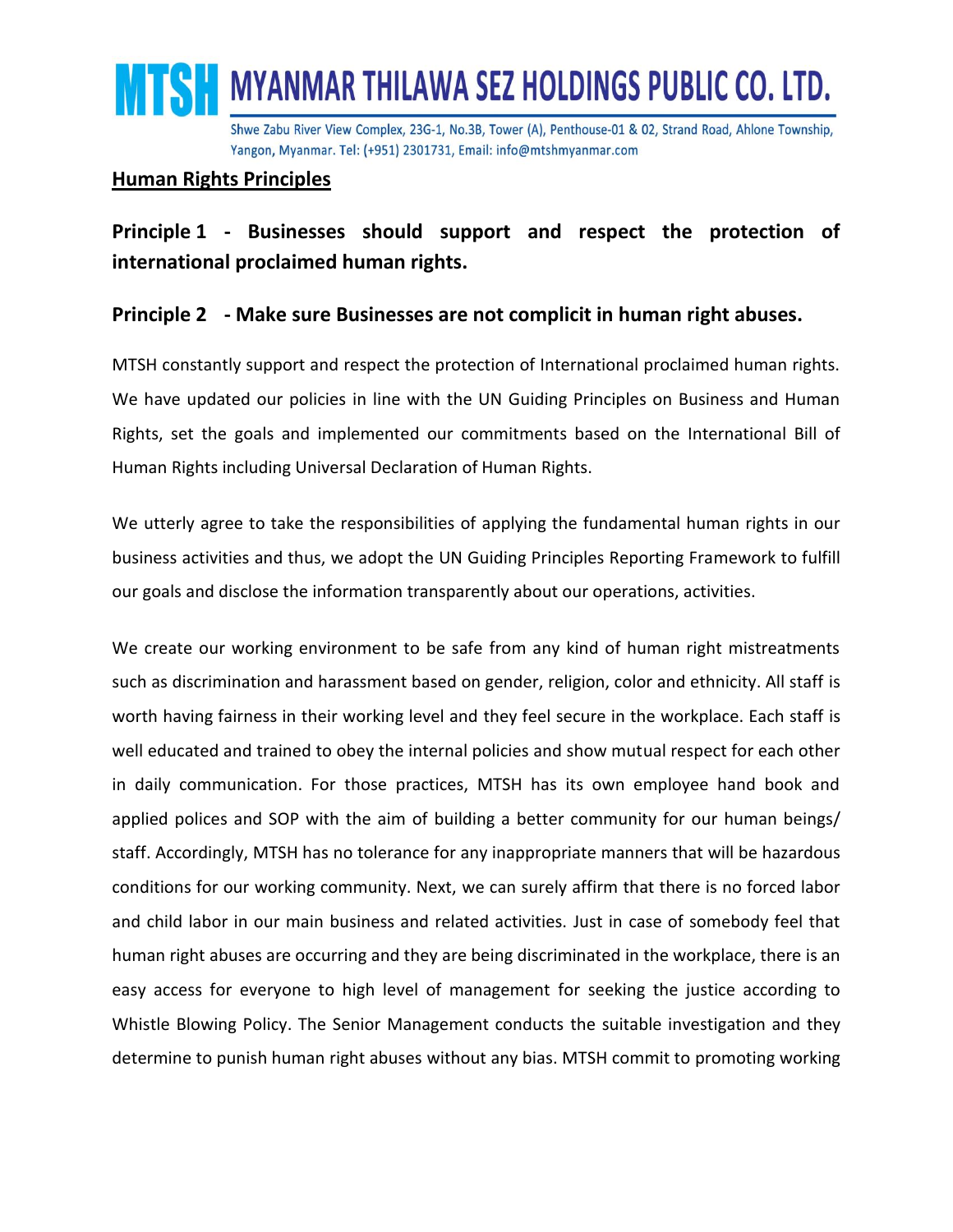

environment free from discrimination or unfair treatment and all employees are worth having the equal opportunities in respect of their performance and capabilities.

Besides, MTSH pay attention to Corporate Social Responsibility programs that contribute a lot of benefits to our stakeholders and community since we set up the long-term and sustainable goals for community welfare and development. Mostly, our CSR programs are aimed to the area and people that are being affected by Thilawa Special Economic Zone Development Project, but we also make an effort to stretch our hand to fulfill our community needs and requirements apart from the Thilawa region.

In 2019 and 2020, MTSH conducted responsible business actions such as donation the foodstuffs to the Monastery and the Disabled Children Care Center, and organized Ka-Htein Donation for the fifth time at the village of Thilawa Region as one of the religious events. On 01 February 2020, MTSH and our subsidiary company (Thilawa Property Development Limited, TPD) made a donation of foodstuffs, school supplies at the village of Myeik District, Tanintaryi Division and it is recorded as one of the significant CSR programs since our Chairman, Members of BOD, CEO and all staff joined together in the program.

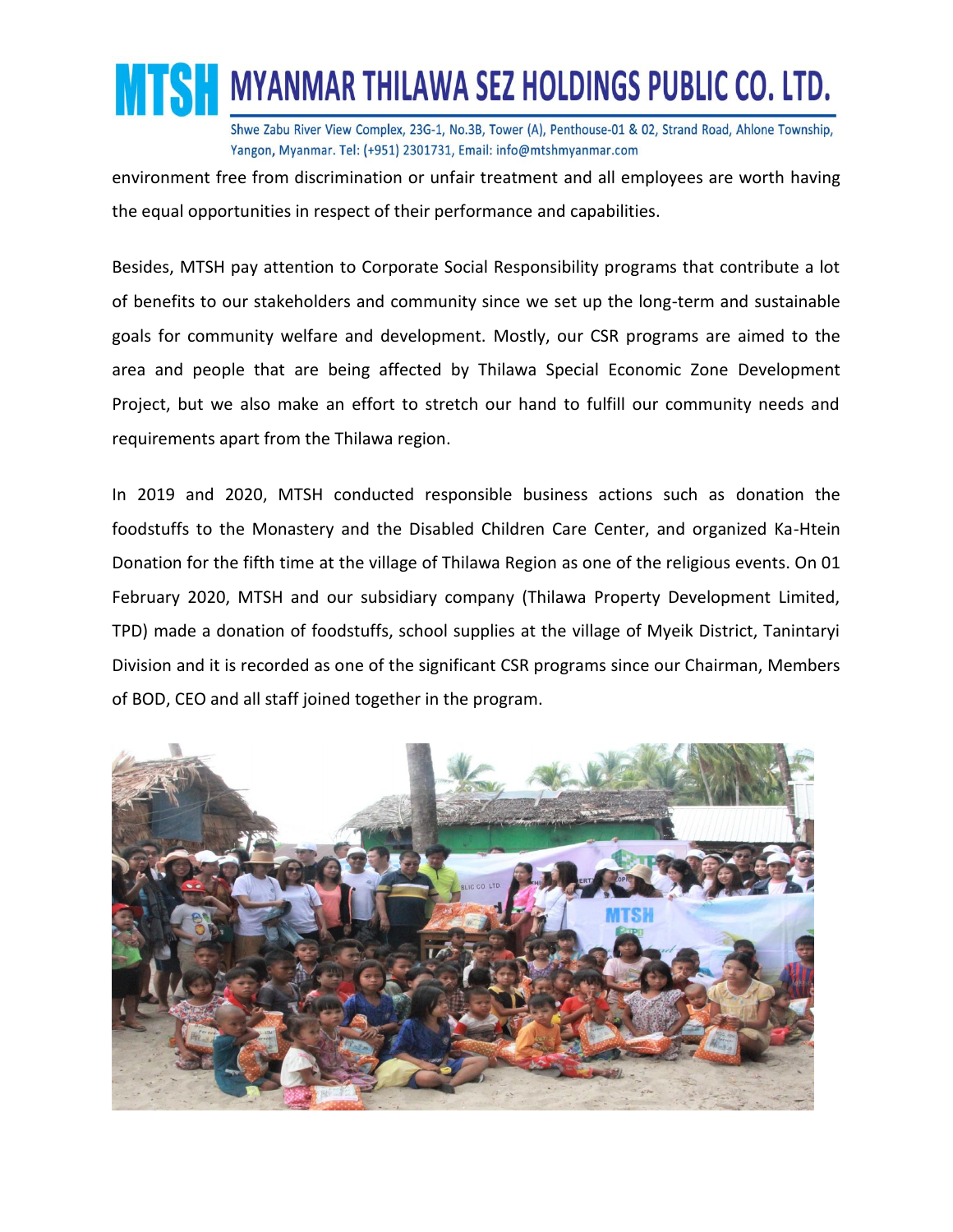

In the beginning of 2020, the outbreaks of Covid-19 virus led to the world-wide pandemic and our country, Myanmar, started to find out the first positive case in March, 2020. First of all, the protection wares are essential to protect the virus from spreading out and especially, PPE, gloves, masks and hand sanitizer are necessary to provide our frontline hero (medical officers and staffs) for their safety. Therefore, MTSH realized that urgent needs for the Nation and donated the required protection gears to the Yangon Region Government Office and the Hospitals in the Thilawa Region. In addition, MTSH provided the basic needs (Rice and other groceries) to all of our employees with the purpose of having enough foodstuffs during the epidemic period.



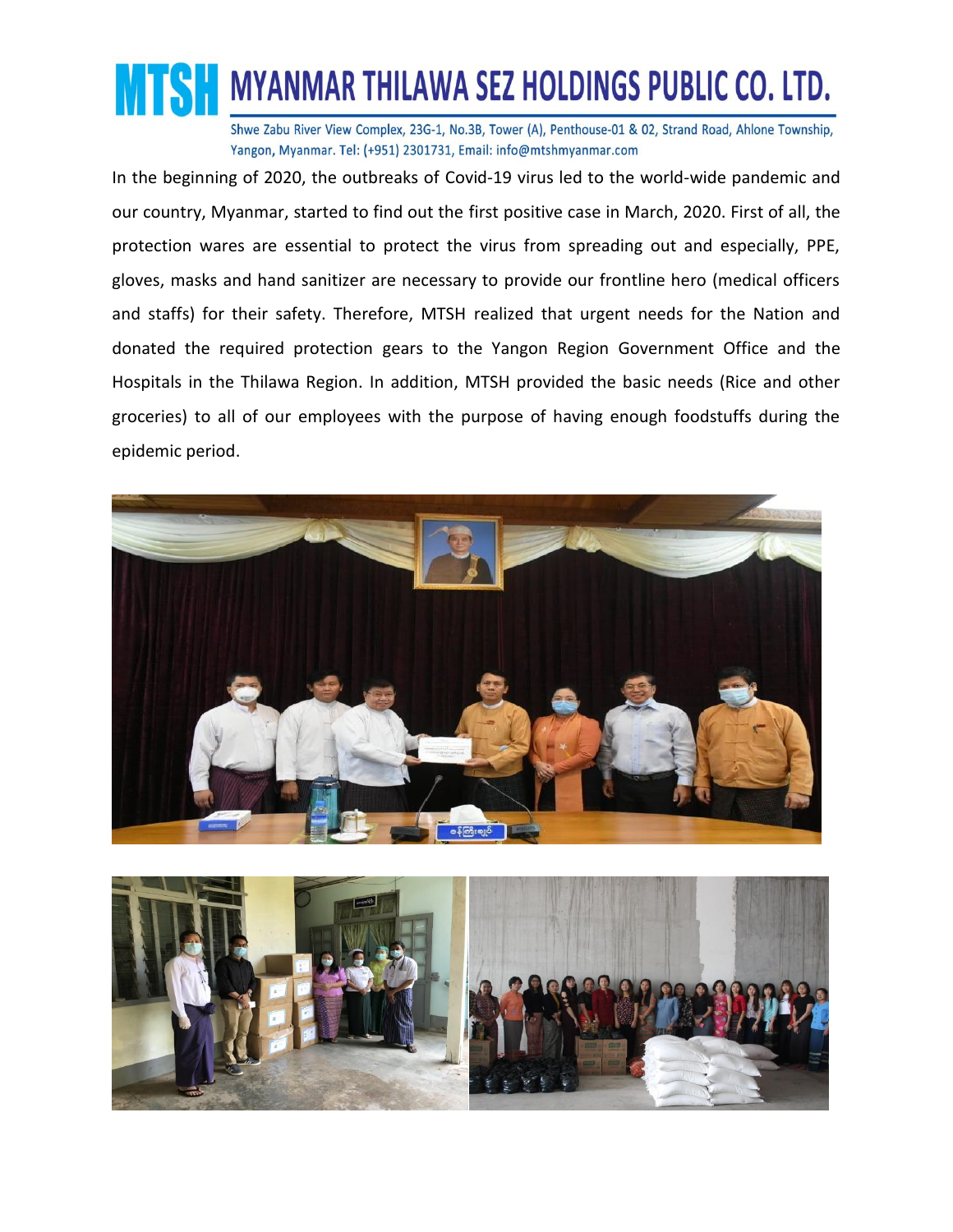

MTSH is a public listed company and has the largest shareholders among the other listed company in Myanmar. All the time, MTSH consider the benefits we can bring to more than (17,000) shareholders. During the Covid-19 period, our Board of Director made a strong decision to pay out the Dividend, (200) Kyats per share so as to help our shareholders as much as we can in this difficult time. Also, the Chief Executive Officer of MTSH participated in the Live Talk Program organized by YSX which intended to present publicly what kind of impacts will be on the business sector and how to overcome the difficulties because of Covid-19 epidemic. As MTSH, CEO presented and shared our Business Continuity Plan and to be sure that our business will be developed as usual without any big damage and challenges.

MTSH was rewarded the two prizes of "Best Return on Equity" and "Best Share Price" by Yangon Stock Exchange in 2020. It clearly stated that MTSH always attempt to participate in the community development by raising our share value.

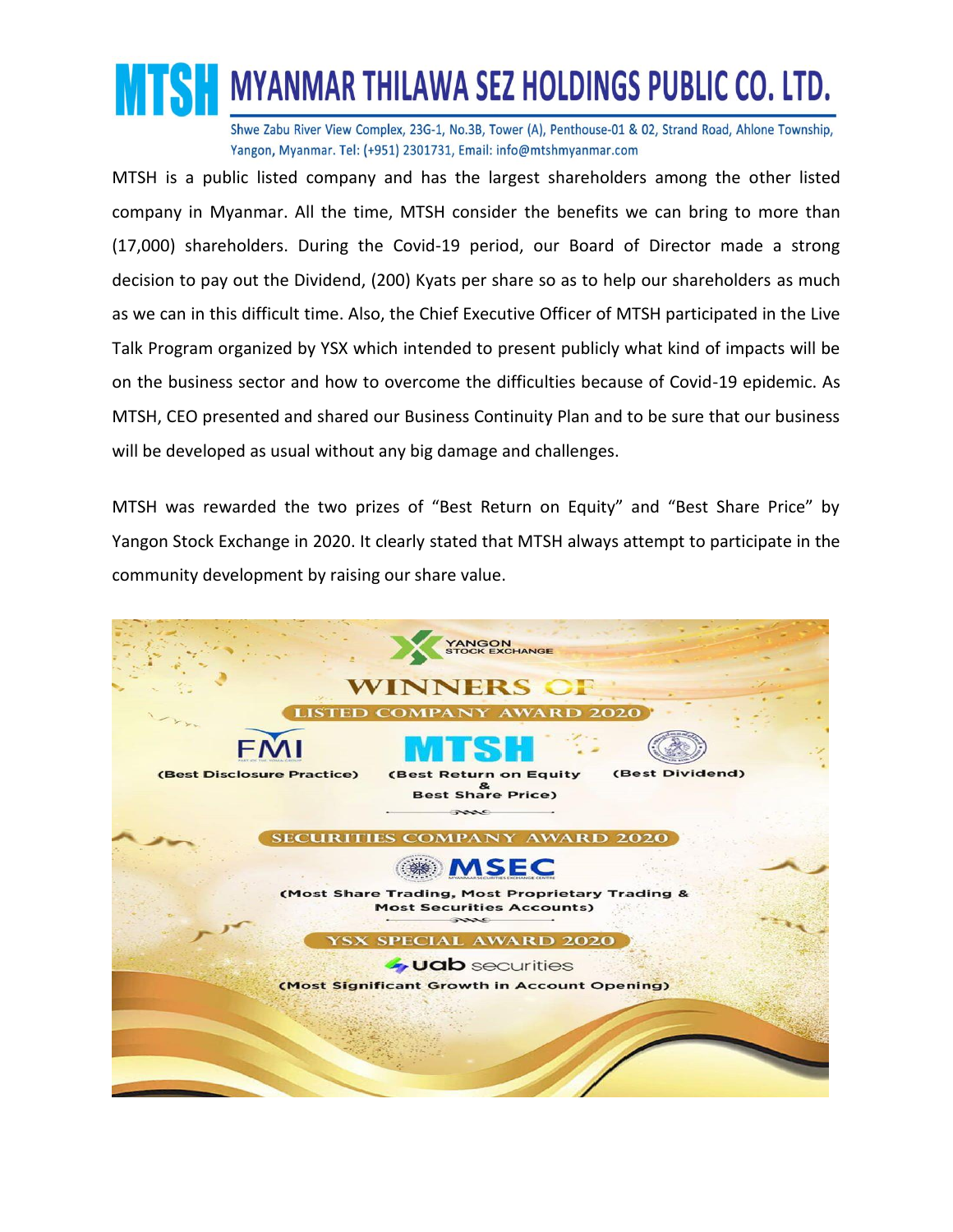

To go over the main points mentioned above, MTSH has always operated in accordance with Human Rights policies in every business activities and on the other hand, it aims to bring longterm benefits to our society and help as much as we can to achieve the Myanmar Sustainable Development Plan and Goals.

# **Measurement of Outcomes**

It is a great honor to announce that MTSH has no grievance and unfair cases in relation to Human Rights breaches and mistreatments. We do not allow those kind of abuses happened within our organization by supporting the Human Right Principles of UNGC. One of our missions is to be a responsible and sustainable business and then avoiding all the negative impacts that will affect our good image and reputation. Hence, MTSH hereby reaffirms our commitment to respect and support the protection of the international proclaimed human rights and do not involve in any form of human right abuses.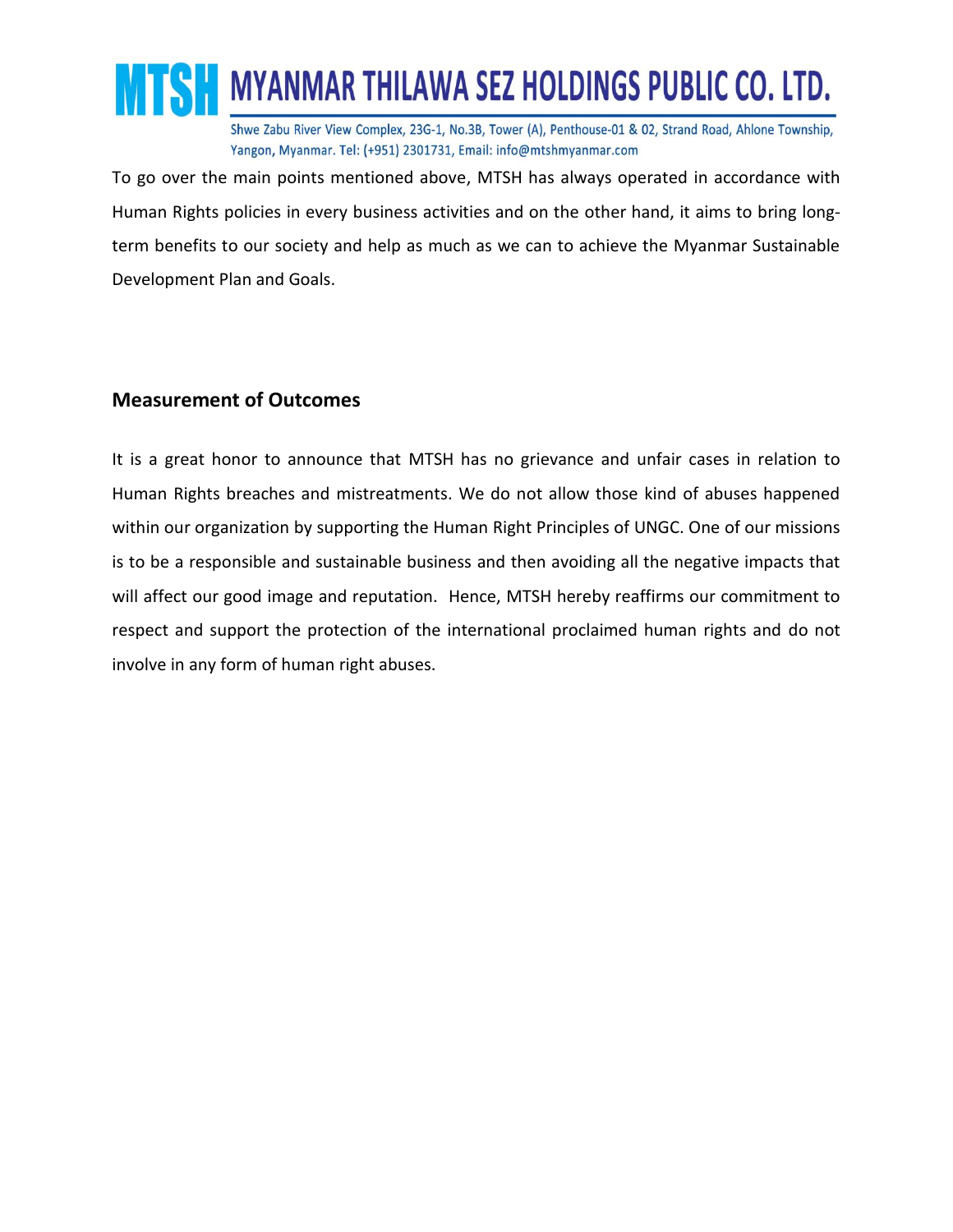

## **Labor Principles**

**Principle 3 – Businesses should uphold the freedom of association and the effective recognition of the right to collective bargaining.**

**Principle 4 – The elimination of all forms of forced and compulsory labor.**

**Principle 5 – The effective abolition of child labor.**

**Principle 6 – The elimination of discrimination in respect of employment and occupation.**

Since MTSH is a public company and also one of the Listed Companies in Myanmar, Code of Conduct, Corporate Governance and internal policies should be effective and transparent. We recognize that the success of the Company is primarily based on their employees and thus HR policies and procedures are always updated in line with Myanmar Labor Law and other applied rules and regulations. Moreover, MTSH is committed to respecting labor rights in all of its activities and support for International Labor Organization's ("ILO") eight fundamental core conventions and ensure that all forms of forced labors and child labor are utterly forbidden in the organization.

In MTSH, all employees have their Employment Contracts that are registered in the Labor Office and they are protected from any compulsory labor and they also have the right to collective bargaining. To prevent the child labor in the workplace, we make inquiries about their profile and background history carefully before we offer the job to them. We are also guided by conventions such as the UNICEF Convention on the Rights of the Child. Our Employee Hand Book is well organized and each staff is educated to perform well in the workplace. Moreover, MTSH interview and offer the suitable job for the people who come from different background and knowledge without any kind of discrimination regarding their race and gender and so on, but mainly depend on their qualification and abilities.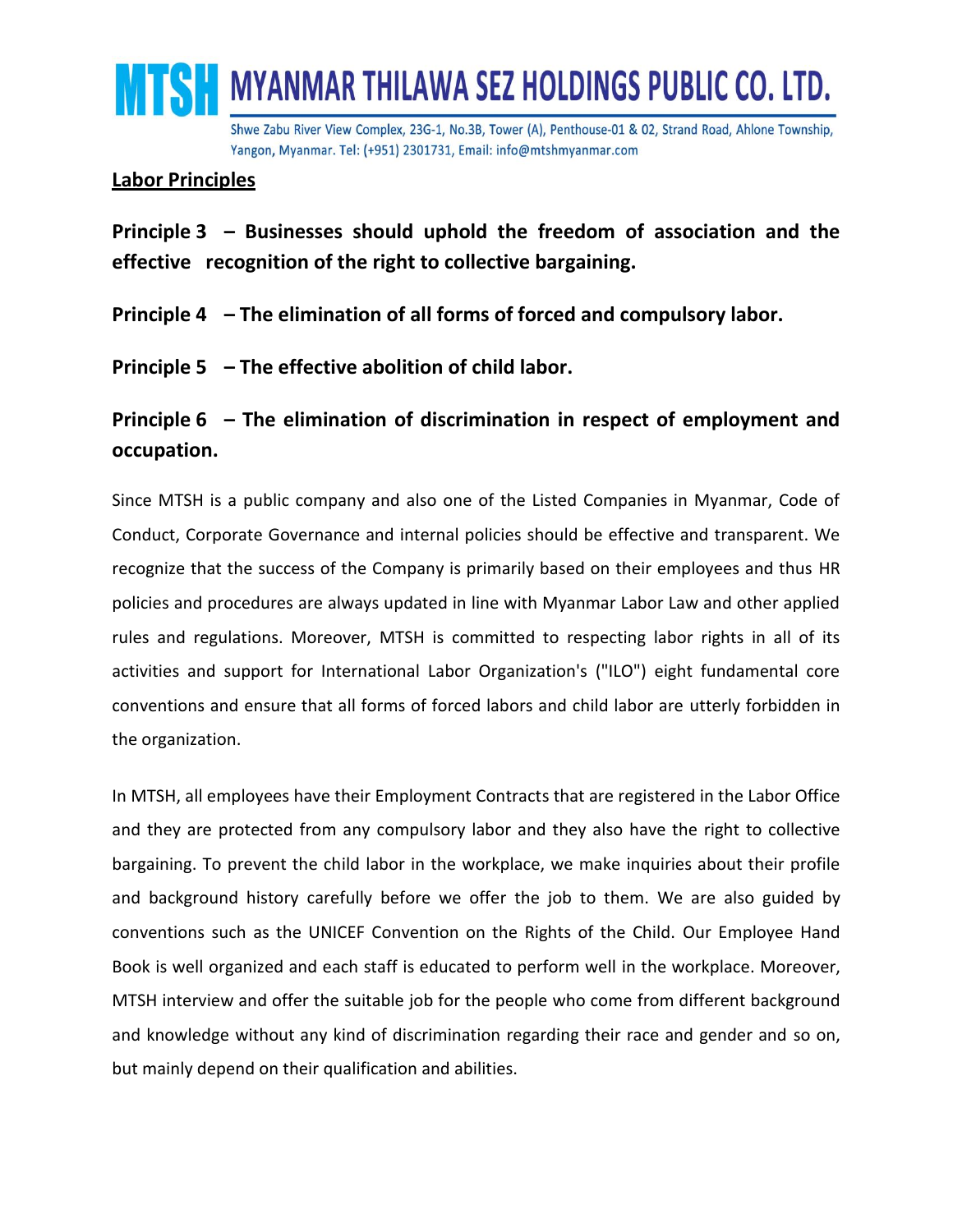# **MTSH MYANMAR THILAWA SEZ HOLDINGS PUBLIC CO. LTD.**

Shwe Zabu River View Complex, 23G-1, No.3B, Tower (A), Penthouse-01 & 02, Strand Road, Ahlone Township, Yangon, Myanmar. Tel: (+951) 2301731, Email: info@mtshmyanmar.com

It is certain that MTSH provide all the same opportunities according to their working level and create the workplace to be healthy and friendly. Our Management team always takes the responsibilities for the job security of each employee and pay attention to provide the equal chance to promote their career life. They have zero-tolerance for discrimination of gender, age, religion, ethnic origin, or nationality in every stage of the workplace. To support such kind of commitments, MTSH and TPD have well-organized structure of each position, related job description and SOP.

We value all the effort of each employee and as a reward for them; increment, promotion and bonus have been rewarded through their performance/KPI without any bias. According to the internal working procedure, all employees obtain the reasonable working hours, overtime package, travel allowance, ferry service and other necessary office stuffs (such as Laptop, Mobile Phone and Phone bill allowance). Furthermore, Lunch is provided for all staff at office in order to save time and energy of preparing lunch box in the morning. Our organization emphasizes on how important gender equality is and we endeavor to close the gender gap and boost the empowerment of women by giving the equal pay, equal benefits and equal job opportunity. As a social welfare benefits, all staff are the members of Social Security Board and they are entitled for sickness, maternity, parental and work-related injury allowance.

Senior Management realizes and invests in the human capital in an attempt to transform it into the financial capital, the manufacturing capital, the intellectual capital and the social and relationship capital in the long-term. Training is one of the major factors to raise the employees' motivation and capacity. In January 2020, MTSH arranged the Staff Retreat Program & Trip to Myeik Island and all employees from the Head Office and Subsidiary Company participated joyfully. In the trip, BOD members, Senior Management and all staff had a great time and it made us closer and built the mutual understanding within the organization. The "Capacity Building Training" also provided the staff to promote the abilities, personal values, communication skill and professional development that aims for both individual development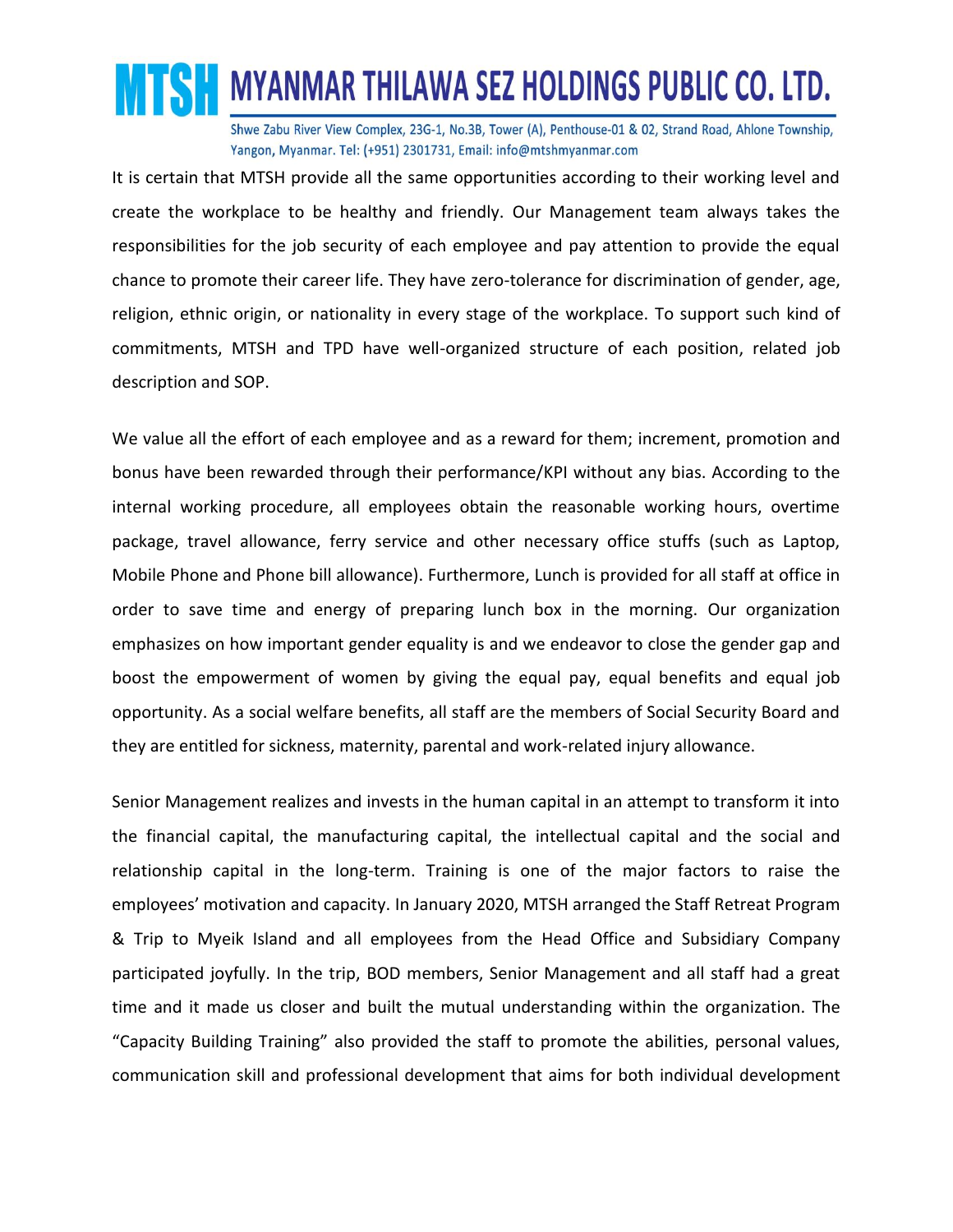

and organizational development. Apart from the external trainings, MTSH has an organized plan for in-house training and knowledge-sharing program within the department and crossfunctional team. We trained our staff to be more skillful and qualified and so let them get a chance to have the required trainings on the subject of their professional career.



During the Covid-19 pandemic period, MTSH really care for the safety of staff's health as a top priority. We prepared the Business Continuity Plan and nearly all our staff takes work from home plan. At this time, online trainings are arranged to encourage the staff not to be too panic and to get used to of remote working system and procedure. In the period of the economic hardship affected by Covid-19, some companies reduce their workforce and some of the employees have been made redundant. However, MTSH and TPD have no cases of reducing staff and then advance one-month pay is also provided for all staff as financial support. As per the above-mentioned points, we can hereby mention that MTSH take fully responsible for the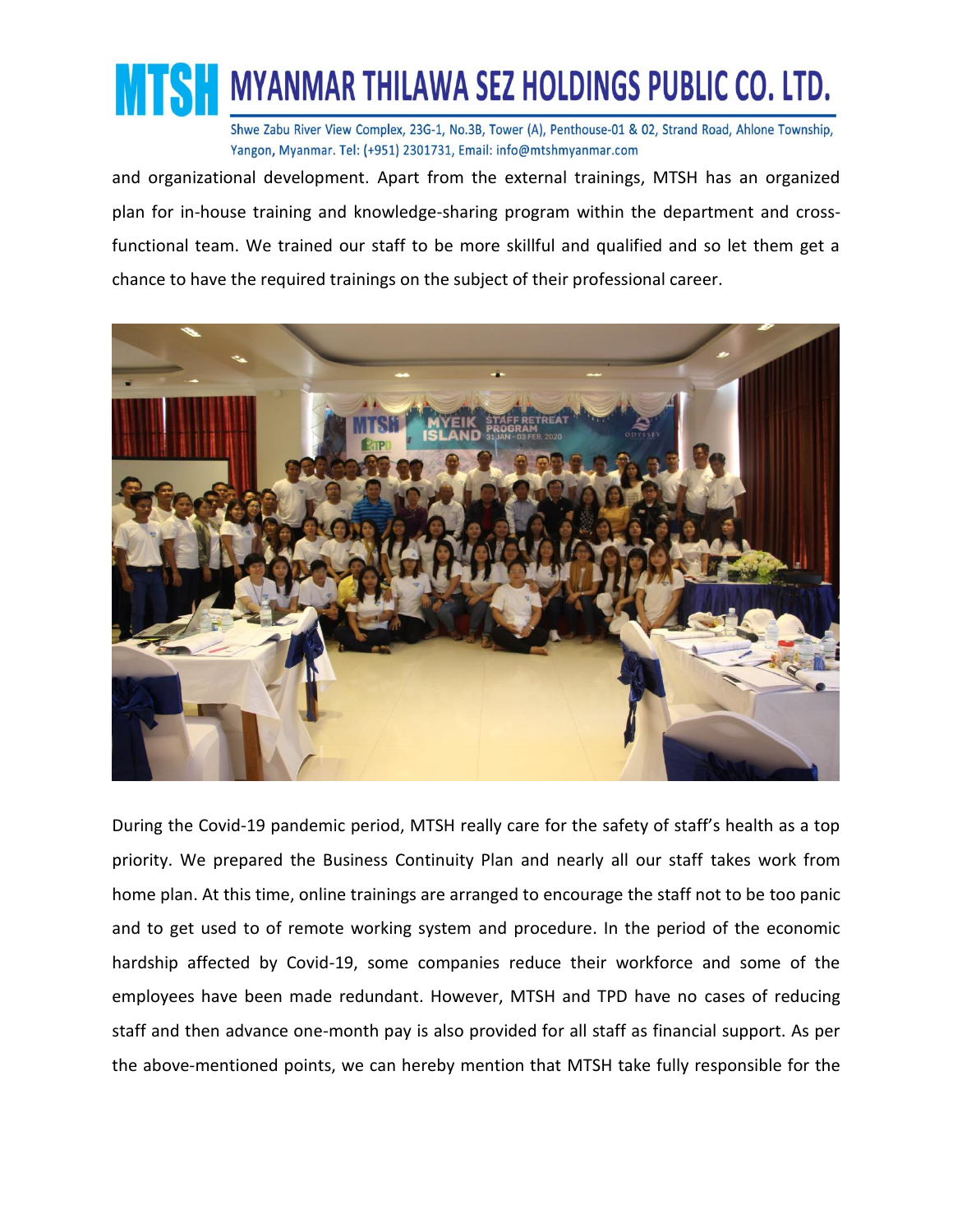

safety of its employees from every aspect and follow the instructions of the labor rights not to fail any single point.

MTSH go forward to meet our goals of creating more and more pleasant, active and productive working environment for all staff in keeping with the rules and regulations of the Labor rights. If there are any labors abuses within the organization, all reports are accepted by the Senior Management and they will make the reasonable decision and action not to happen over and over again.

### **Measurement of Outcomes**

We, MTSH, always put emphasis on the matters of workforce and we would like to declare that MTSH will not let the labor abuses and complaints happen among the employees and within our organization. Each employee is well educated in order to understand the rules and regulations of Labor Rights and our organization always pay attention to be on the right track of our journey to a responsible and sustainable business. MTSH will continue to commit to build up productive and friendly workplace on the strength of the unity of Management and Employees.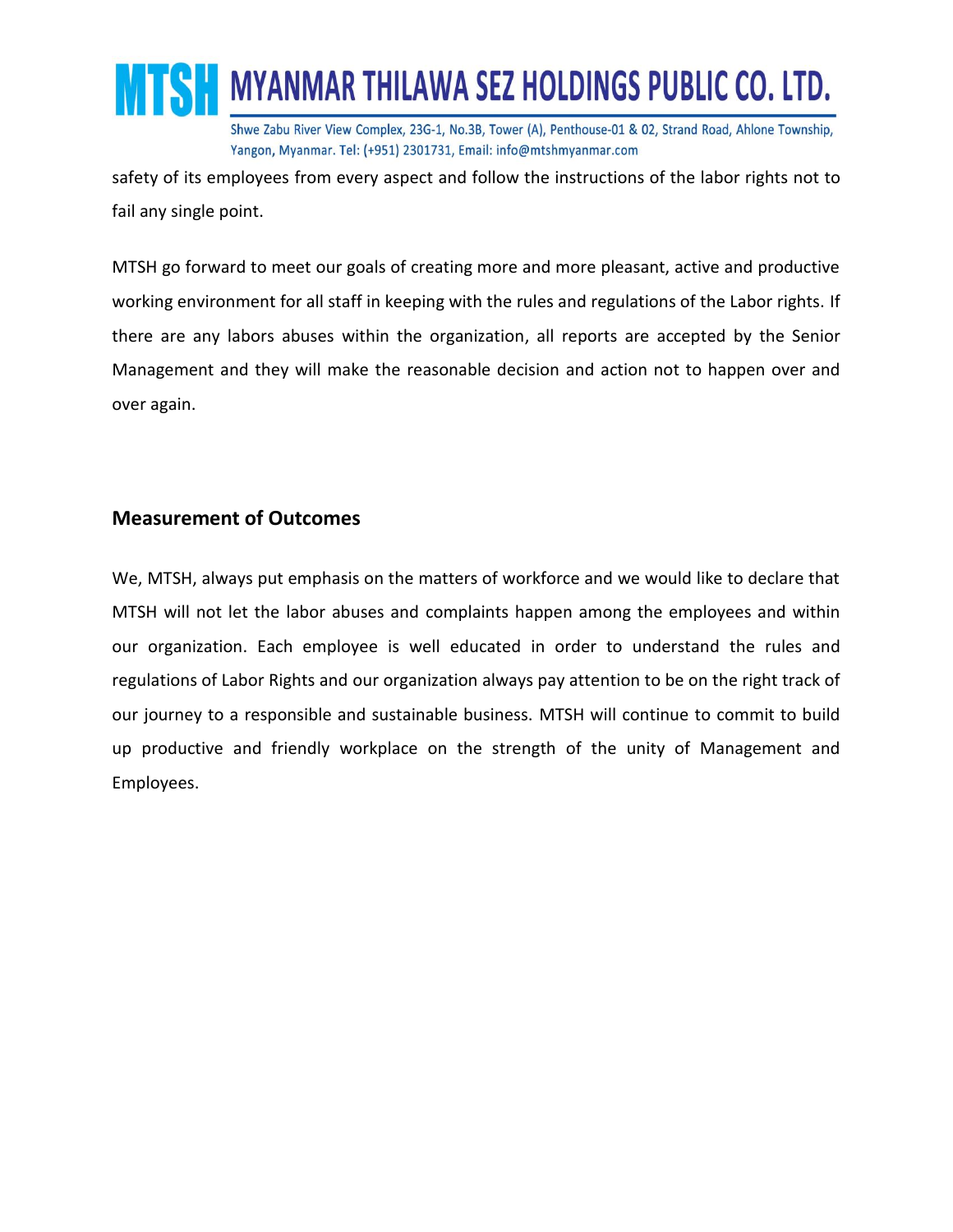

### **Environment Principles**

**Principle 7 – Businesses should support a precautionary approach to environmental challenges.**

**Principle 8 – Undertake initiatives to promote greater environmental responsibility.**

# **Principle 9 – Encourage the development and diffusion of environmentally friendly technology.**

At the present time, Environmental challenges have become the global issue and every human beings has own responsibility to preserve our environment to be healthy again. As a responsible member of the society, MTSH is committed to support the precautionary principle through its risk management and minimize the environmental impacts of our business activities. Our sustainable framework and related policies govern our approach toward greater environmental responsibilities. Moreover, we encourage and apply the environmentally friendly technology in our operations as much as we can do.

The nature of our business activities contains the development of Real Estate and Special Economic Zone and so, the environmental impacts will be from energy consumptions such electricity and water and waste management. Before the project started, Environmental Impact assessments were conducted and act in accordance with the SEZ Law and its related regulations without fail. In the Thilawa SEZ, the consumption of underground water is forbidden and the water sources come from only nearby reservoir. In keeping with international standard and environmental friendly technology, sewage treatment plant, water treatment plant and waste water disposal management are systematically built up and now operate effectively in TESZ. The quality of air and other impacts of operations have been monitored cautiously to protect our environment. In addition, online weather monitoring system also created in TSEZ as a precautionary approach to the environmental challenges. Our subsidiary company, Thilawa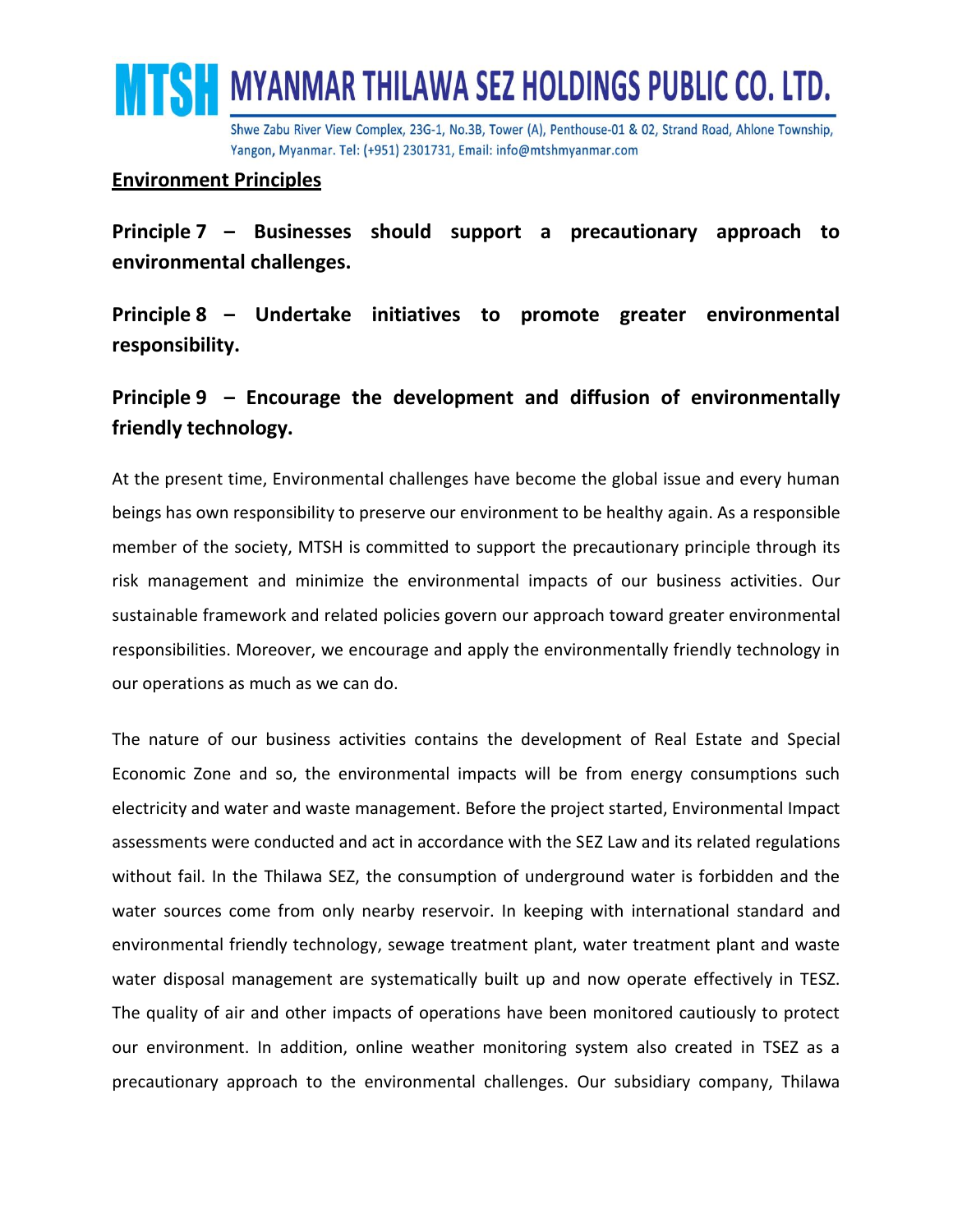

Property Development Limited (TPD) also committed to abide by environmental rules and regulation in their daily operations. Since it is the developer of Residential & Commercial Area in Thilawa SEZ, we have a master plan to implement a green garden city in the near future. Towards a greener environment, 3,643 big trees, 13,543 small trees, 930 hard wood and 9,598 shrubs and herbs have been planted in TESZ.

In MTSH, our staff is trained to appreciate the value of the natural capital and then comply with the environmental rules and regulations when they operate their daily tasks. We believe that little steps are also important to mitigate the damage of the environment. For that reason, we use only energy saving and environmental friendly office materials and have a good practice of turn off the lights and air conditioner once leaving the meeting rooms and office rooms. We gradually focus on to create the paperless workplace and we can see the good result on using Microsoft Teams for files/documents sharing, updating information, reporting without using any hard copies and paper documents and then swift communication between Management Level and Working Team. Avoiding use of excess amount of natural resources can minimize the environmental footprints which will be left as a bad image for our next generation.

With the intention of being sustainable and green environment, MTSH, its associate and subsidiary companies are always aware of the environmental challenges and take immediate actions for any impacts caused by operation activities. Our environmental impact assessment and environment monitoring report are publicly disclosed and available on our related website.

#### **Measurement of Outcomes**

We feel pleased to show that how much we care about our environment by comply with UNGC's environmental principles and our National SEZ Law and regulations. As a result, there is no severe damage caused by our business operations and we are creating to be more sustainable and greener environment for all of our Nation, society and shareholders as well.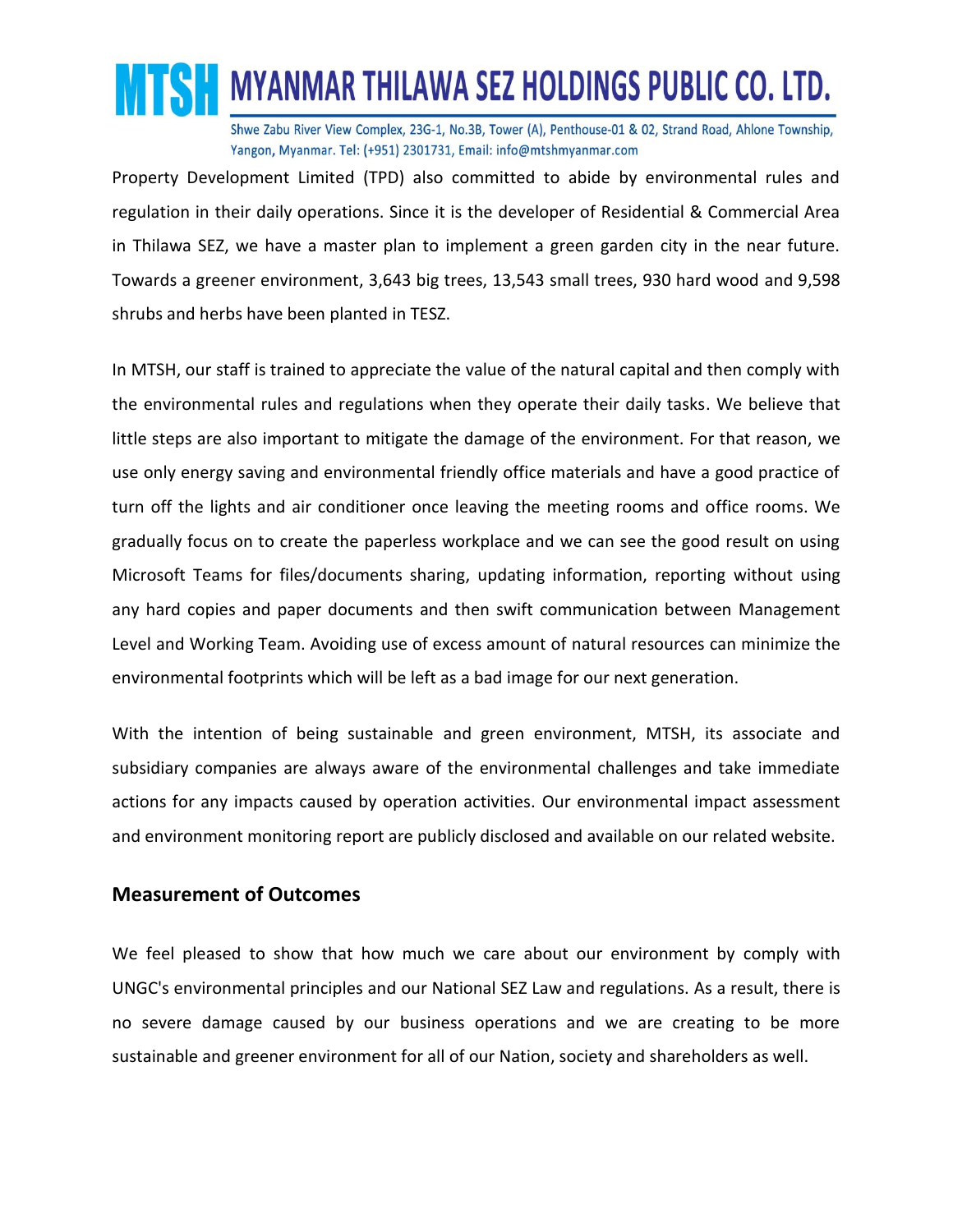

### **Anti-Corruption Principle**

# **Principle 10 – Businesses should work against corruption in all its forms, including extortion and bribery.**

Since MTSH is a public and listed company, there are many rules and instructions guided and regulated by DICA (Directorate of Investment and Company Registration) and SECM (Securities and Exchange Commission of Myanmar). To construct an effective corporate organization, MTSH made an effort to have Corporate Governance, Code of Conduct, Audit Charter, and Delegation of Authority which are intended to apply well in our management and operation procedure without any conflict matters. Additionally, there are Compliance officer and External Audit to check for unusual transactions and related party transactions. Annually, the external audit report are stated and approved by the shareholders at Annual General Meeting.

MTSH has a zero-tolerance approach to corruption in all its forms. We are committed to be an accountable and responsible business which free from any illegal practices in our business operations. MTSH employees, contractors, third parties, joint-ventures, all are directed by good corporate guidelines not to split away from the framework of CG. Audit, Risk and Compliance Committee is one of the committees composed by our independent directors and BOD members. Any cases of fraud and financial misrepresentation, conflicts of interest, bribery, misuse of information and misrepresentation of the company or its assets are sensibly controlled and audited frequently. Any suspected breach is subject to an accelerated review procedure that involves experts from Legal Group. Confirmed breaches will be resulted in disciplinary action in line with our code of practice and regulations.

Both for external and internal operations, any forms of bribery, corruption, extortion or embezzlement are not acceptable and we train our employees to be aware of that and then also let partners and clients know our strong policies against corruption. MTSH keep the value of corporate structure and create good value for the Company and our shareholders and so, we